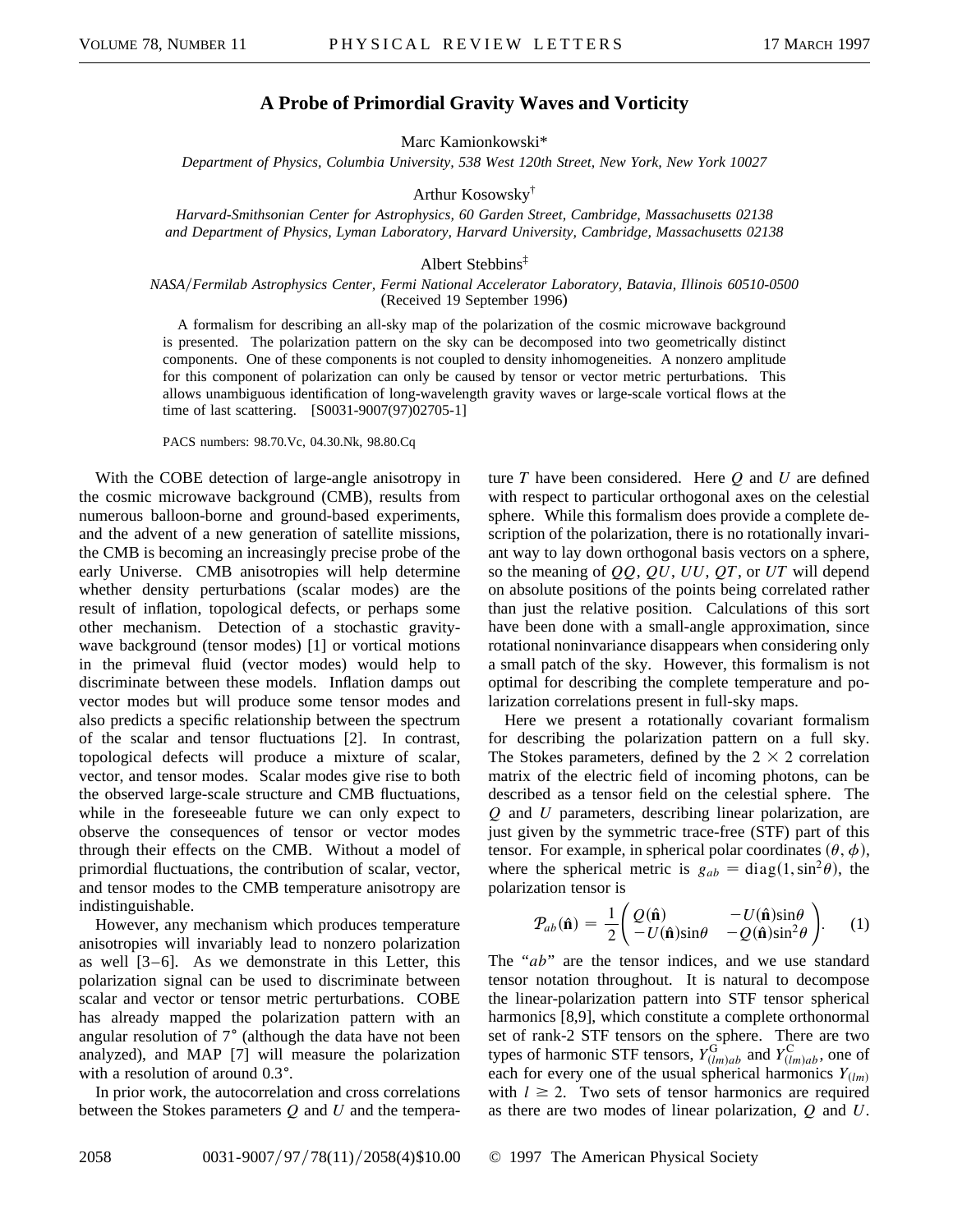Since Compton scattering can produce no net circular polarization, the CMB is expected to have  $V = 0$ , and the *V* Stokes parameter will not be considered further.

The harmonic expansion of an all-sky map of the CMB temperature and polarization can be written

$$
\frac{T(\hat{\mathbf{n}})}{T_0} = 1 + \sum_{lm} a_{(lm)}^{\mathrm{T}} Y_{(lm)}(\hat{\mathbf{n}}),
$$
\n
$$
\frac{P_{ab}(\hat{\mathbf{n}})}{T_0} = \sum_{lm} [a_{(lm)}^{\mathrm{G}} Y_{(lm)ab}^{\mathrm{G}}(\hat{\mathbf{n}}) + a_{(lm)}^{\mathrm{C}} Y_{(lm)ab}^{\mathrm{C}}(\hat{\mathbf{n}})].
$$
\n(2)

The mode amplitudes are given by

$$
a_{(lm)}^{\mathrm{T}} = \frac{1}{T_0} \int d\hat{\mathbf{n}} \, T(\hat{\mathbf{n}}) \, Y_{(lm)}^*(\hat{\mathbf{n}}),
$$
  
\n
$$
a_{(lm)}^{\mathrm{G}} = \frac{1}{T_0} \int d\hat{\mathbf{n}} \, \mathcal{P}_{ab}(\hat{\mathbf{n}}) \, Y_{(lm)}^{\mathrm{G}ab}*(\hat{\mathbf{n}}),
$$
\n
$$
a_{(lm)}^{\mathrm{C}} = \frac{1}{T_0} \int d\hat{\mathbf{n}} \, \mathcal{P}_{ab}(\hat{\mathbf{n}}) \, Y_{(lm)}^{\mathrm{C}ab}*(\hat{\mathbf{n}}),
$$
\n(3)

which can be derived from the orthonormality properties

$$
\int d\hat{\mathbf{n}} Y_{(lm)}^*(\hat{\mathbf{n}}) Y_{(l'm')}(\hat{\mathbf{n}}) = \delta_{ll'} \delta_{mm'},
$$
  

$$
\int d\hat{\mathbf{n}} Y_{(lm)ab}^{G*}(\hat{\mathbf{n}}) Y_{(l'm')}^{Gab}(\hat{\mathbf{n}}) = \delta_{ll'} \delta_{mm'},
$$
  

$$
\int d\hat{\mathbf{n}} Y_{(lm)ab}^{C*}(\hat{\mathbf{n}}) Y_{(l'm')}^{Cab}(\hat{\mathbf{n}}) = \delta_{ll'} \delta_{mm'},
$$
  

$$
\int d\hat{\mathbf{n}} Y_{(lm)ab}^{G*}(\hat{\mathbf{n}}) Y_{(l'm')}^{Cab}(\hat{\mathbf{n}}) = 0.
$$
 (4)

Here  $T_0$  is the cosmological mean CMB temperature, and we are assuming *Q* and *U* are measured in brightness temperature units rather than flux units.

The two geometrically distinct tensor harmonics are

$$
Y_{(lm)ab}^{\text{G}} = N_l(Y_{(lm):ab} - \frac{1}{2}g_{ab}Y_{(lm):c}^{\ c}),
$$
  
\n
$$
Y_{(lm)ab}^{\text{C}} = \frac{N_l}{2}(Y_{(lm):ac}\epsilon^c{}_b + Y_{(lm):bc}\epsilon^c{}_a).
$$
\n(5)

Here  $N_l = \sqrt{2(l-2)!/(l+2)!}$  is a normalization factor,  $\epsilon_{ab}$  is the completely antisymmetric tensor, and ":" indicates a covariant derivative on the sphere. In two dimensions, any STF tensor can be uniquely decomposed into a part of the form  $A_{:ab} - (1/2)g_{ab}A_{:c}^c$  and another part of the form  $B_{:ac} \epsilon^c{}_b + B_{:bc} \epsilon^c{}_a$  where *A* and *B* are two scalar functions. This decomposition is quite similar to the decomposition of a vector field into a part which is the gradient of a scalar field and a part which is the curl of a vector field; hence we use the notation G for "gradient" and C for "curl." Since the  $Y_{(lm)}$ 's provide a complete basis for scalar functions on the sphere, the  $Y_{(lm)ab}^G$ 's and  $Y^{\text{C}}_{(lm)ab}$ 's provide a complete basis for G-type and C-type  $STF$  tensors, respectively. This  $G/C$  decomposition is also known as the scalar/pseudoscalar decomposition [9].

In  $(\theta, \phi)$  coordinates, where Eq. (1) holds, the harmonics are given explicitly by

$$
Y_{(lm)ab}^{\text{G}}(\hat{\mathbf{n}}) = \frac{N_l}{2} \begin{pmatrix} W_{(lm)} & X_{(lm)}\sin\theta \\ X_{(lm)}\sin\theta & -W_{(lm)}\sin^2\theta \end{pmatrix},
$$
  
\n
$$
Y_{(lm)ab}^{\text{C}}(\hat{\mathbf{n}}) = \frac{N_l}{2} \begin{pmatrix} -X_{(lm)} & W_{(lm)}\sin\theta \\ W_{(lm)}\sin\theta & X_{(lm)}\sin^2\theta \end{pmatrix},
$$
\n(6)

with the definitions

We defines the definitions  
\n
$$
W_{(lm)} \equiv \left(\frac{\partial^2}{\partial \theta^2} - \cot \theta \frac{\partial}{\partial \theta} + \frac{m^2}{\sin^2 \theta}\right) Y_{(lm)},
$$
\n
$$
X_{(lm)} \equiv \frac{2im}{\sin \theta} \left(\frac{\partial}{\partial \theta} - \cot \theta\right) Y_{(lm)}.
$$
\n(7)

The exchange symmetry  $\{Q, U\} \leftrightarrow \{U, -Q\}$  as  $G \leftrightarrow C$ indicates that  $Y_{(lm)ab}^{\text{G}}$  and  $Y_{(lm)ab}^{\text{C}}$  represent polarizations rotated by 45°.

A most useful property of the  $G/C$  decomposition is that, in linear theory, scalar perturbations can produce only G-type polarization and not C-type polarization. This is in contrast to tensor or vector metric perturbations which will produce a mixture of both types. To understand why scalar metric perturbations do not produce a C-type polarization pattern, consider a scalar perturbation with single Fourier mode **k** in the **z**ˆ direction. The polarization in a given direction can be represented by a magnitude  $\mathcal{P} = (Q^2 + U^2)^{1/2}$  and an orientation angle  $\alpha$  from the axis defining the Stokes parameters (here, choose  $\hat{\theta}$ ), where  $tan 2\alpha = U/Q$ . For scalar perturbations, the orientation of the polarization can be determined only by the direction of **k**: thus  $\alpha = 0$  if the polarization orientation is along the direction of **k**, or  $\alpha = \pi/2$  if the orientation is perpendicular to the direction of **k**. In either case, in a given region of the sky all of the orientations are parallel and thus the polarization pattern has no curl. Since the curl is a linear operator, summing over Fourier modes does not alter this conclusion. For tensor and vector perturbations, the azimuthal symmetry in the scalar case is explicitly broken, and thus the Fourier vector does not completely define the direction of the polarization orientation. Another way to state this argument is that scalar perturbations have no handedness so they cannot produce any curl, whereas vector and tensor perturbations *do* have a handedness and therefore can.

Finding a nonzero component of C-type polarization in the CMB would provide compelling evidence for significant contribution of either vector or tensor perturbations at the time of last scattering. Given a polarization map of even a small part of the sky one could in principle test for vector or tensor contribution by computing the combination of derivatives of the polarization given by  $P_{bc}^{ab} \epsilon^c_a$  which will be nonzero only for C-type polarization, i.e., when vector or tensor perturbations are present. Similarly only G-type polarization contributes to  $\mathcal{P}^{ab}$ <sub>:ab</sub>. Of course, taking derivatives of noisy data is problematic; more robust measures are given below.

We now turn to statistics of CMB polarization. If the cosmological inhomogeneities are Gaussian random noise, then to the extent linear theory is valid, the CMB fluctuations will also be Gaussian random noise. Regardless of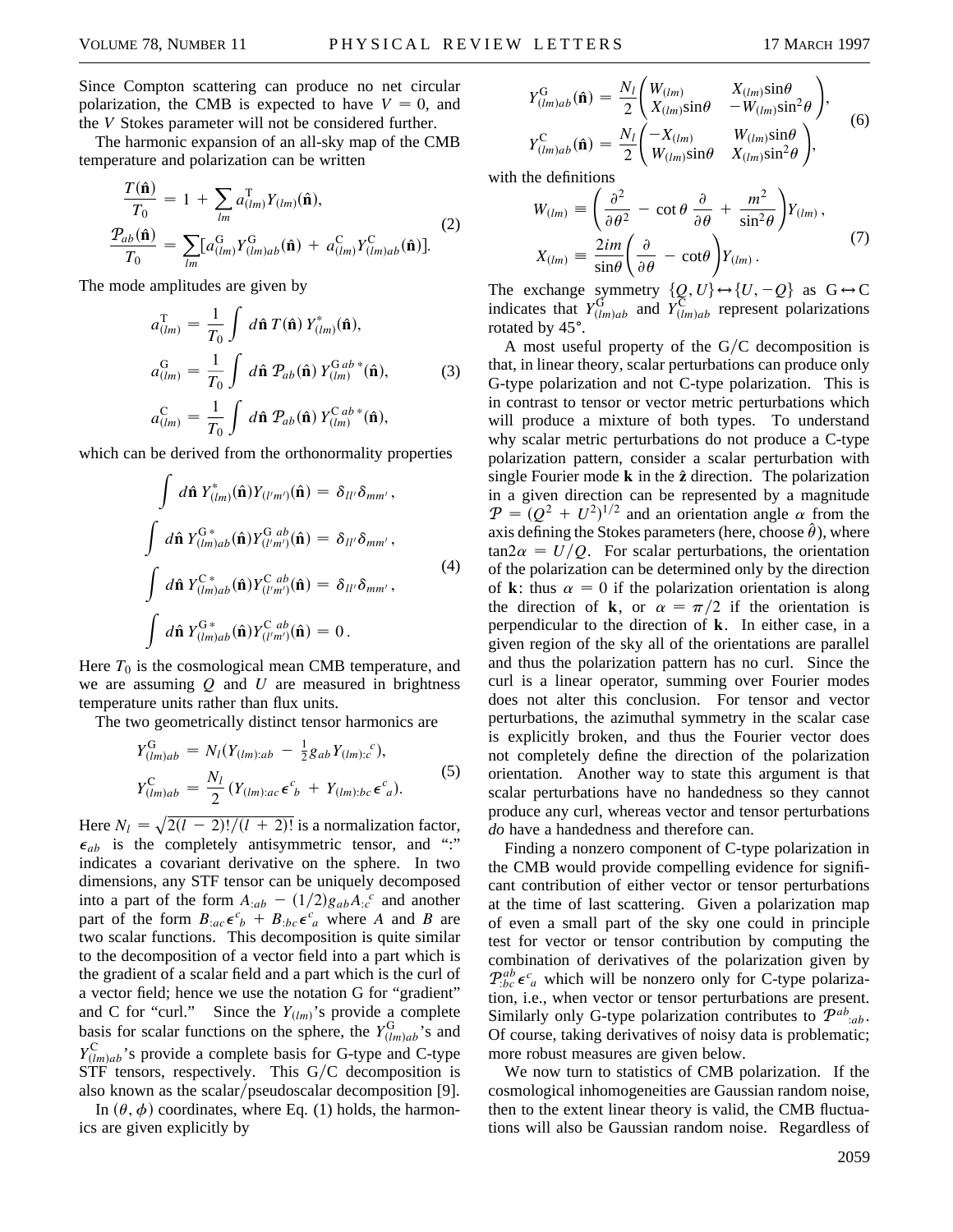whether the distribution is Gaussian, rotational invariance requires that the two-point correlations be of the form

$$
\langle a_{(lm)}^{\mathrm{T}*} a_{(l'm')}^{\mathrm{T}} \rangle = C_l^{\mathrm{T}} \delta_{ll'} \delta_{mm'},
$$
  
\n
$$
\langle a_{(lm)}^{\mathrm{G}*} a_{(l'm')}^{\mathrm{G}} \rangle = C_l^{\mathrm{G}} \delta_{ll'} \delta_{mm'},
$$
  
\n
$$
\langle a_{(lm)}^{\mathrm{C}*} a_{(l'm')}^{\mathrm{G}} \rangle = C_l^{\mathrm{C}} \delta_{ll'} \delta_{mm'},
$$
  
\n
$$
\langle a_{(lm)}^{\mathrm{T}*} a_{(l'm')}^{\mathrm{G}} \rangle = C_l^{\mathrm{TG}} \delta_{ll'} \delta_{mm'},
$$
  
\n
$$
\langle a_{(lm)}^{\mathrm{T}*} a_{(l'm')}^{\mathrm{G}} \rangle = C_l^{\mathrm{TC}} \delta_{ll'} \delta_{mm'},
$$
  
\n
$$
\langle a_{(lm)}^{\mathrm{G}*} a_{(l'm')}^{\mathrm{G}} \rangle = C_l^{\mathrm{GC}} \delta_{ll'} \delta_{mm'}.
$$
  
\n(8)

If we also require that the distribution of inhomogeneities be invariant under parity, then  $C_l^{\text{TC}} = C_l^{\text{GC}} = 0$  since the *Y*<sub>(lm)</sub> and the *Y*<sub>(lm)ab</sub> have parity  $(-1)^l$  while the *Y*<sub>(lm)ab</sub> have parity  $(-1)^{l+1}$ . Measuring a nonzero  $C_l^{\text{TC}}$  and/or  $C_l^{\text{GC}}$  would be quite interesting, indicating a handedness to the inhomogeneities in our universe. However, we do not expect this and will henceforth only consider the four angular power spectra  $\{C_l^T, C_l^G, C_l^C, C_l^{TG}\}$ . The first is the well-known angular power spectrum of temperature anisotropies while the last three, new to this paper, are related to various quantities in previous work (see Ref. [10]). Note that the scalar, vector, and tensor contribution to each of the  $C_l$ 's adds in quadrature, i.e., for  $X = T$ , G, C, TG

$$
C_l^X = C_l^{X\text{scalar}} + C_l^{X\text{vector}} + C_l^{X\text{tensor}}, \qquad (9)
$$

and this is true whether or not the fluctuations are Gaussian. We have argued that  $C_l^{\text{C scalar}} = 0$ .

Given an all-sky temperature-polarization map, one can determine the  $a_{(lm)}$ 's using Eq. (3), and then construct estimators for the  $C_l$ 's in the usual way, i.e.,

$$
\widehat{C}_l^{\mathrm{T}} = \sum_{m=-l}^l \frac{|a_{(lm)}^{\mathrm{T}}|^2}{2l+1}, \qquad \widehat{C}_l^{\mathrm{G}} = \sum_{m=-l}^l \frac{|a_{(lm)}^{\mathrm{G}}|^2}{2l+1}, \n\widehat{C}_l^{\mathrm{C}} = \sum_{m=-l}^l \frac{|a_{(lm)}^{\mathrm{C}}|^2}{2l+1}, \qquad \widehat{C}_l^{\mathrm{TG}} = \sum_{m=-l}^l \frac{a_{(lm)}^{\mathrm{T}}a_{(lm)}^{\mathrm{G}}a_{(lm)}^{\mathrm{G}}}{2l+1}.
$$
\n(10)

If only part of the sky is mapped, the same techniques developed to analyze anisotropy with incomplete sky coverage [11] may be applied to polarization to construct other estimators of the various  $C_l$ 's. The mean square polarization is

$$
\overline{Q^2 + U^2} = 2\overline{P^{ab}P_{ab}} = P_G^2 + P_C^2, \qquad (11)
$$

where

$$
\frac{\overline{P_G^2}}{T_0^2} = \sum_{l=2}^{\infty} \frac{2l+1}{8\pi} \widehat{C}_l^G, \qquad \frac{\overline{P_C^2}}{T_0^2} = \sum_{l=2}^{\infty} \frac{2l+1}{8\pi} \widehat{C}_l^C.
$$
\n(12)

Since scalar modes do not contribute to  $\mathcal{P}_C^2$ , this statistic provides a powerful and unambiguous model-independent probe of tensor and vector perturbations.

To test a given spectrum of tensor modes against a polarization map, comparing the complete set of predicted  $C_l^C$  with the estimators  $C_l^C$  is more powerful than considering only  $\mathcal{P}_{\mathcal{C}}^2$ , if the detection has sufficient signal to noise. Usually, however, the theory being tested has 2060

scalar as well as nonscalar modes, along with undetermined cosmological parameters. If so, the most information can be extracted from the map by comparing the entire set of predicted moments,  $\{C_l^T, C_l^G, C_l^C, C_l^{TG}\}$ , with the measured estimators [12,13].

Note that only the  $C_l^{\text{C}}$ 's potentially allow detection of a small vector or tensor signal. If scalar perturbations dominate, then the vector or tensor signal in  $\{C_l^T, C_l^G, C_l^{TG}\}$ may be swamped by the cosmic variance in the scalar signal, but the  $\hat{C}_l^C$ 's are not contaminated in this way. The cross-correlation moments  $C_l^{\text{TG}}$ , which differ for scalar, vector, and tensor perturbations [14], will be larger than the polarization autocorrelation moments. Therefore, the temperature-polarization cross correlation may be measured with some precision.

Much of the small-angle formalism of Refs. [3–5,14– 17] can be reproduced by replacing the  $Y_{(lm)}(\hat{\bf{n}})$ 's in our formalism with Fourier modes,  $e^{i\vec{I}\cdot\hat{n}}$ , and using regular derivatives rather than covariant ones. This small-angle formalism is completely analogous to that developed above and will provide an accurate description of a region of sky small enough to be approximated by a flat surface. The  $G/C$  decomposition in the small-angle formalism can be used to detect nonscalar perturbations on small scales, though the tensor and vector signal are liable to drop off rapidly at angular scales smaller than a few degrees.

To make contact with previous work, we can write the two-point temperature and polarization correlation functions  $[3-5, 14-17]$  in terms of multipole moments  $[10]$ . Although correlation functions of Stokes parameters which appear in the previous literature depend on the positions of the points being correlated, rotationally invariant correlation functions exist which are closely related to those discussed above. To construct them, define Stokes parameters *Qr* and *Ur* with respect to axes which are parallel and perpendicular to the great arc (or geodesic) which connects the two points being correlated. The two-point correlation functions are

$$
C^{T}(\theta) = T_{0}^{-2} \langle T(\hat{\mathbf{n}}_{1}) T(\hat{\mathbf{n}}_{2}) \rangle_{\hat{\mathbf{n}}_{1} \cdot \hat{\mathbf{n}}_{2} = \cos \theta}
$$
  
\n
$$
= \sum_{l} \frac{2l+1}{4\pi} C_{l}^{T} P_{l}(\cos \theta),
$$
  
\n
$$
C^{Q}(\theta) = T_{0}^{-2} \langle Q_{r}(\hat{\mathbf{n}}_{1}) Q_{r}(\hat{\mathbf{n}}_{2}) \rangle_{\hat{\mathbf{n}}_{1} \cdot \hat{\mathbf{n}}_{2} = \cos \theta}
$$
  
\n
$$
= \sum_{l} \sqrt{\frac{2l+1}{2\pi}} N_{l} [C_{l}^{G} W_{(l2)}(\theta, 0)
$$
  
\n
$$
- i C_{l}^{C} X_{(l2)}(\theta, 0)],
$$
  
\n
$$
C^{U}(\theta) = T_{0}^{-2} \langle U_{r}(\hat{\mathbf{n}}_{1}) U_{r}(\hat{\mathbf{n}}_{2}) \rangle_{\hat{\mathbf{n}}_{1} \cdot \hat{\mathbf{n}}_{2} = \cos \theta}
$$
  
\n
$$
= \sum_{l} \sqrt{\frac{2l+1}{2\pi}} N_{l} [C_{l}^{C} W_{(l2)}(\theta, 0)
$$
  
\n
$$
- i C_{l}^{G} X_{(l2)}(\theta, 0)],
$$
  
\n
$$
C^{TQ}(\theta) = T_{0}^{-2} \langle T(\hat{\mathbf{n}}_{1}) Q_{r}(\hat{\mathbf{n}}_{2}) \rangle_{\hat{\mathbf{n}}_{1} \cdot \hat{\mathbf{n}}_{2} = \cos \theta}
$$
  
\n
$$
= \sum_{l} \frac{2l+1}{4\pi} N_{l} C_{l}^{T G} P_{l}^{2}(\cos \theta), \qquad (13)
$$